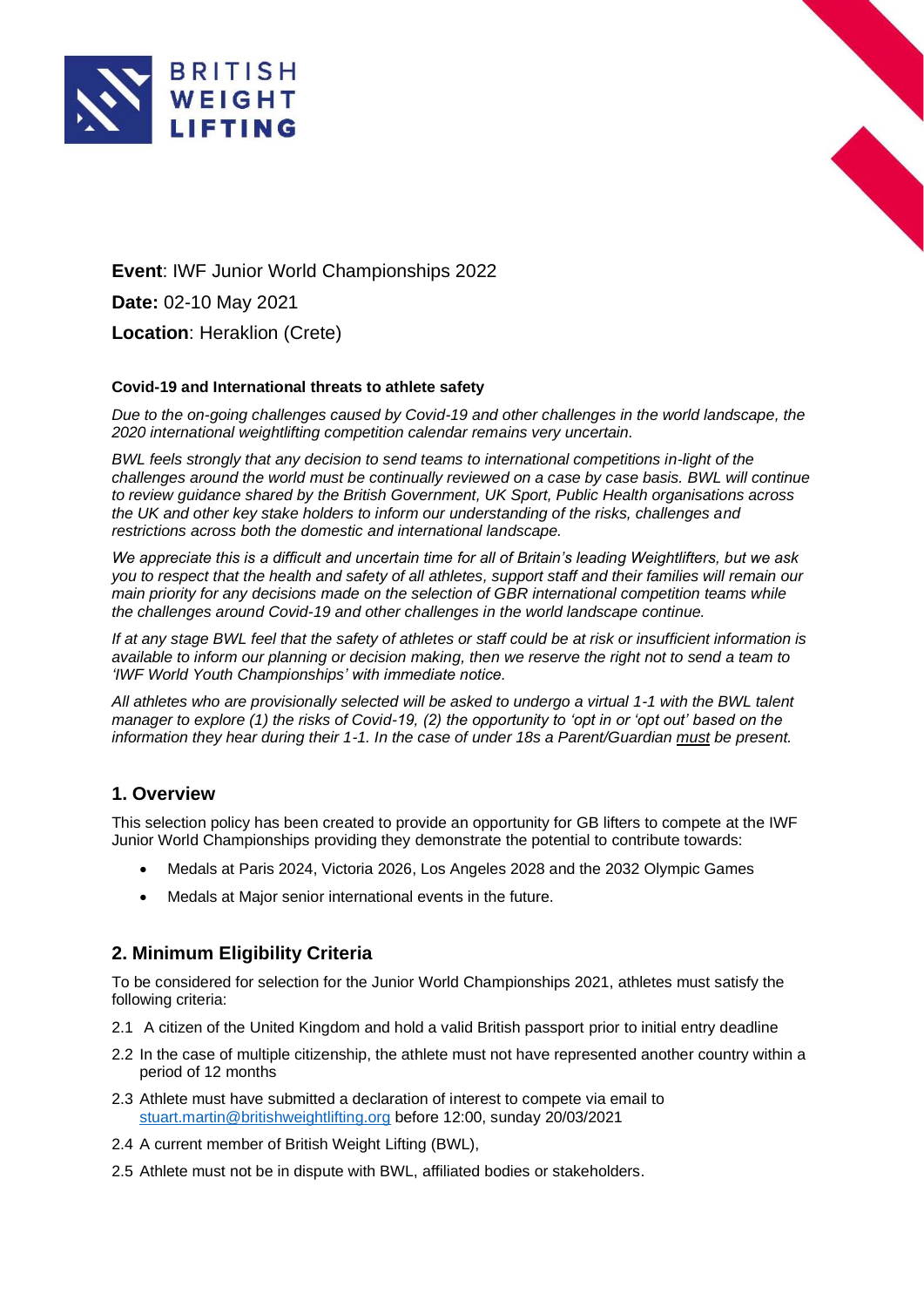- 2.6 Compliant with the BWL and IWF Anti-Doping Controls and Procedures.
- 2.7 Display behaviours in-line with BWL's vision and values and consistently demonstrate appropriate performance related behaviours at international competitions.
- 2.8 Be of eligible age
	- Junior  $-15-20$  years of age on  $31<sup>st</sup>$  December 2022
- 2.9 Have lifted the relevant BWL minimum qualification standard (3.1) at an IWF/EWF/BWL competition (BWL Tier 1, Tier 2 or Tier 3) during the qualification period between 20/09/2021 – 20/03/2022
- 2.10 Athlete must be listed on the BWL Rankings, formulated from registered BWL competitions and logged on the Sport80 - BARS system
- 2.11 Athletes must have submitted completed ADAMS online before 23:59, 01/02/2022. Whereabouts must cover the full period of 02/02/2022–10/05/2022 to satisfy IWF regulations

Please see 'BWL first steps to competing internationally' [here](https://britishweightlifting.org/resources/first-steps-to-competing-internationally-071220094903.pdf) for more information about how to set up an ADAMs account and submit accurate whereabouts

Any queries about 'Minimum Eligibility Criteria' for this competition should be sent to BWL Talent Pathway Manager [stuart.martin@britishweightlifting.org](mailto:stuart.martin@britishweightlifting.org)

## **3. Qualification standards**

BWL will select a team which supports the development of athletes with current or future international medal winning potential;

| Women's MQS                     | <b>W45</b> | W49  | <b>W55</b> | <b>W59</b> | W64 | W71  | <b>W76</b> | W81  | <b>W87</b> | $W87+$ |
|---------------------------------|------------|------|------------|------------|-----|------|------------|------|------------|--------|
| <b>Qualification Total (kg)</b> | 133        | 142  | 158        | 165        | 171 | 177  | 183        | 186  | 191        | 198    |
| Bodyweight Discretion (kg)      | 47.5       | 51.5 | 57.5       | 62         | 67  | 74.5 | 80         | 85   | 91.5       | >87    |
|                                 |            |      |            |            |     |      |            |      |            |        |
| Men's MQS                       | M55        | M61  | M67        | M73        | M81 | M89  | M96        | M102 | M109       | M109+  |
| <b>Qualification Total (kg)</b> | 204        | 222  | 242        | 256        | 274 | 287  | 295        | 307  | 314        | 331    |
| Bodyweight Discretion (kg)      | 58         | 64   | 70         | 76.5       | 85  | 93.5 | 100.5      | 107  | 114.5      | >109   |

*3.1 Minimum Qualification standard (MQS) -* lifted during the qualification period

*If 2 athletes in the same category lift the same qualification total during the qualification period (2.9) BWL will consider the athlete with lighter bodyweight to be ranked highest,*

### *BWL Athlete Dashboard*

The selection panel will be provided with key information about each athlete to support voting members to make informed, objective decisions. The Dashboard includes the following information on each athlete;

- *3.1.1 BWL Performance funnels*
- *3.1.2 Analysis of BWL Sport80 competition results*

*The advice and experience of BWL International Arena coaches and the BWL performance team will also be considered throughout the selection process.*

## **4. Selection Process**

The selection panel will convene to select athletes during the week beginning 21/03/2021 (subject to change by BWL). The selection process will be conducted by a BWL selection panel. The Selection process will take place in 2 phases outlined below.

#### **Selection Phase 1 (Selection based on developing athletes with potential)**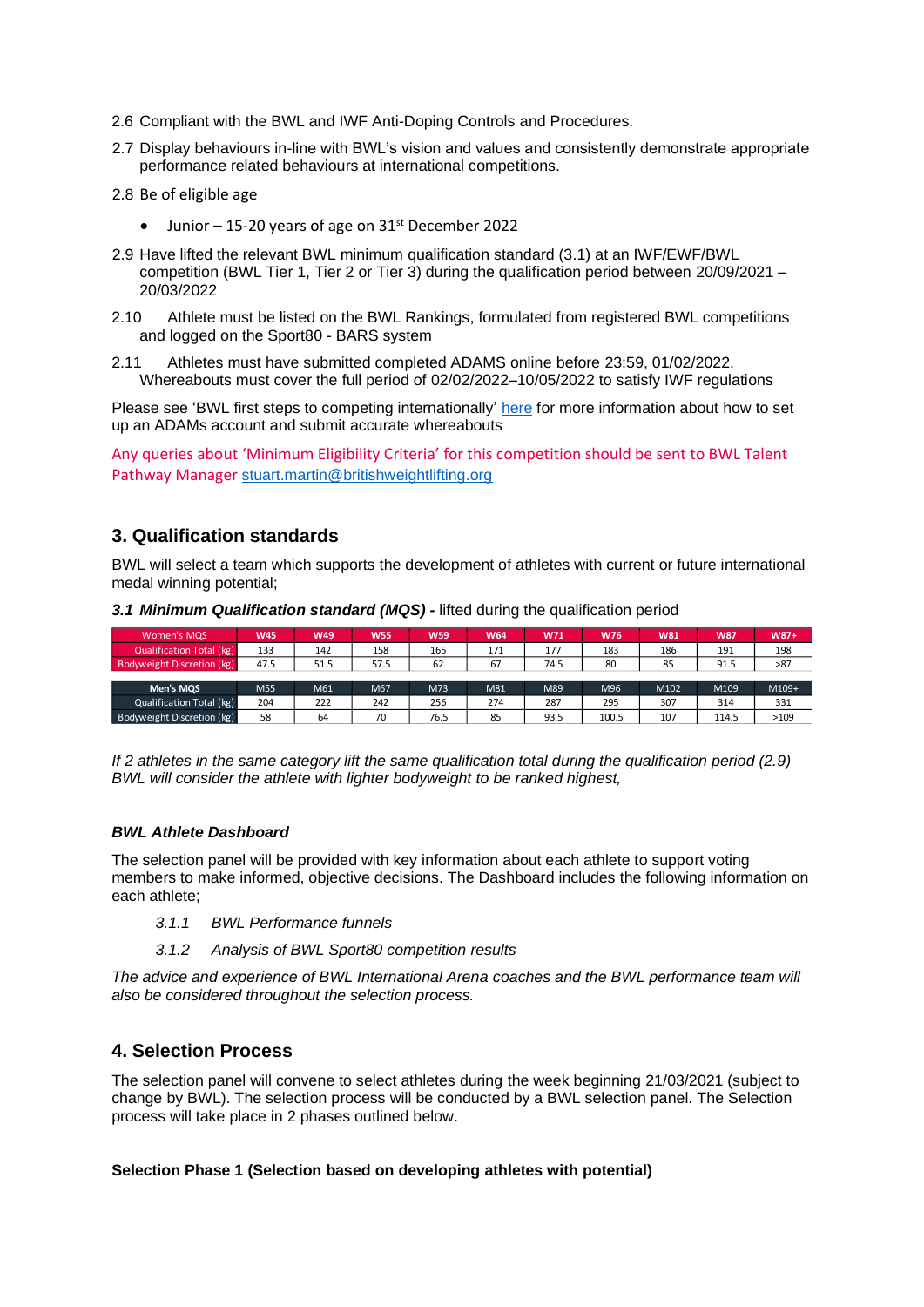- 4.1 If the athlete has achieved the minimum qualification standard (3.1), the BWL selection panel must determine if the athlete is on trajectory to medal at international championship events in future considering the following;
	- *4.1.1 The Athlete's Performance Standard during the qualification period (2.9)*
	- *4.1.2 The Athlete's Annual Progress Rate should be >=103% (see appendix 1)*
	- *4.1.3 The average number of successful lifts made by the Athlete in the last 4 competitions should be >=4/6 lifts (see appendix 2)*
	- *4.1.4 International performance trends*
	- *4.1.5 The athlete's 'Virtual Submission'*

### **Selection Phase 2 (Final selection of the team)**

- *4.2* The IWF maximum team size for this event is ten (10) male and ten (10) female athletes
- *4.3* The number of lifters selected in each weight category will not exceed two (2)
- *4.4* If the number of athletes per category selected using the criteria in (4.1) is greater than the maximum number of athletes per weight category (4.3), the selection panel at their discretion reserves the right to select the athletes who have demonstrated the greatest potential to medal at, Paris 2024 and/or Victoria 2026.
- 4.5 If the number of athletes identified using the criteria in (4.1) is greater than the maximum Team Size (4.2). the selection panel at their discretion reserves the right to select athletes who have demonstrated the greatest potential to medal at Paris 2024 and/or Victoria 2026.
- 4.6 If the number of athletes identified using the criteria in (4.1) is less than the maximum Team Size (4.2), the selection panel at their discretion reserves the right to select athletes who have demonstrated the greatest potential to medal at Paris 2024 and/or Victoria 2026.
- 4.7 The selection panel at their discretion reserves the right to set additional conditions of selection for any/all athlete's where reasonable doubt exists around;
	- *4.7.1 Capability to deliver against performance targets*
	- *4.7.2 Athlete Health & Fitness*
	- 4.7.3 *Performance trajectory*
	- 4.7.4 *An Athlete's ability to train safely in-line with UK Government Guidance without interruption for a minimum of 10-weeks prior to the competition start date*
- 4.8 Athletes must consistently display performance related behaviours, which provide the selection panel with confidence that they have the capability to achieve performance objectives.

The selection panel at their discretion reserves the right to deselect an athlete at this stage if reasonable doubts exist about any athlete's behaviour, which they feel could negatively impact;

- 4.8.1 The performance of the athlete,
- 4.8.2 The performance of the team as a whole
- 4.8.3 The reputation of BWL.
- 4.8.4 The health and safety of the athletes, support staff or their family members

# **5. Self-funding**

If BWL funding is not able to fund an athlete's participation the selection panel at their discretion reserves the right to offer an athlete the opportunity to self-fund, considering the following;

5.1 The athlete or home nation has confirmed an ability to self-fund, by emailing [stuart.martin@britishweightlifting.org](mailto:stuart.martin@britishweightlifting.org) before 12:00, 20/03/2021 to declare their ability to self-fund.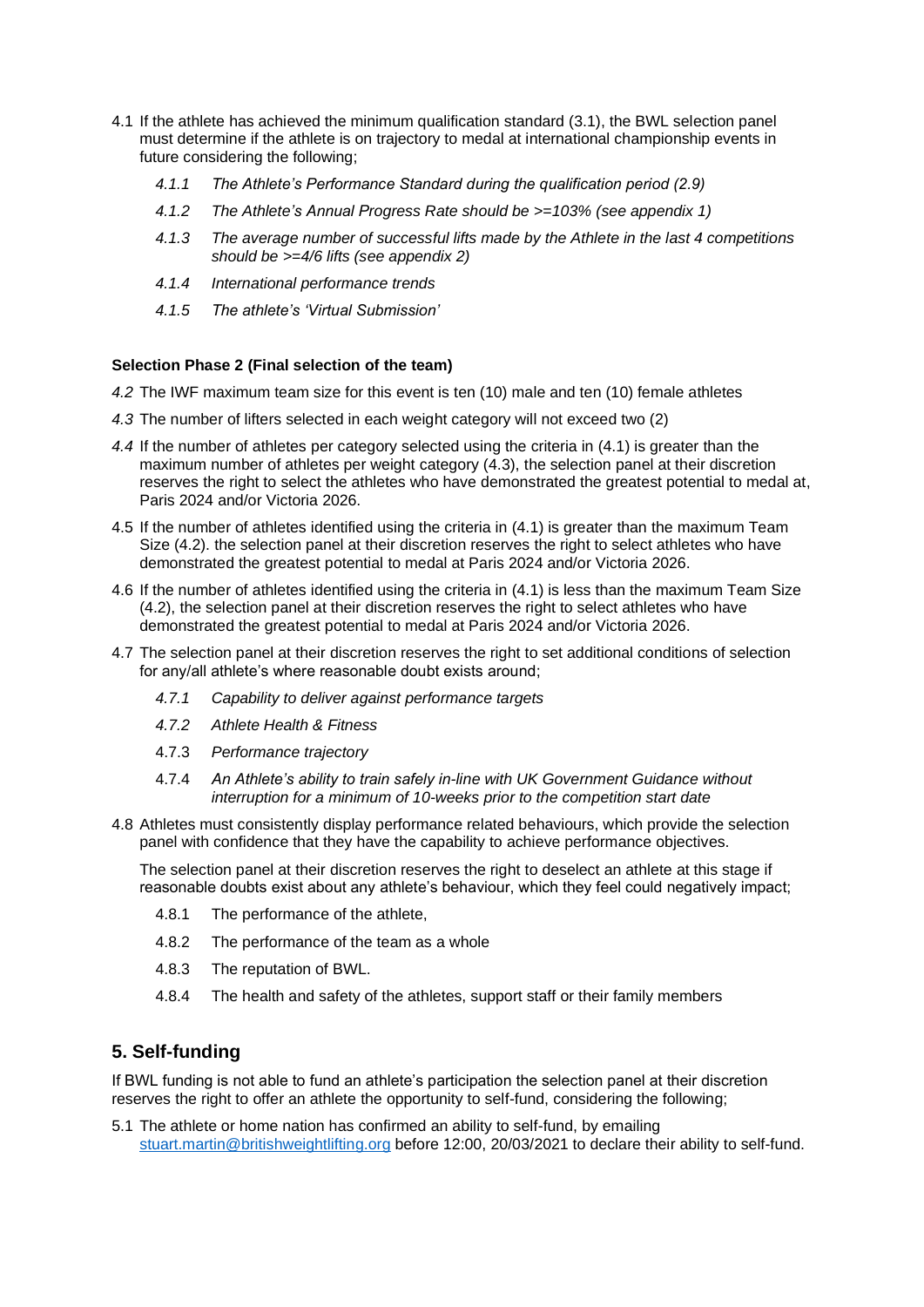5.2 The athlete has demonstrated willingness to adhere fully to BWL travel and accommodation arrangements at previous international competitions.

If the selection panel decides it is appropriate to offer an athlete the opportunity to self-fund, the athlete must;

- 5.3 have paid the full agreed amount of financial costs to BWL before 12:00, 05/April 2021 (subject to change by BWL). A breakdown of approximate costs will be provided at point of selection, costs are expected to be around £2500 per person
- 5.4 The deadline for refunds on flights will be communicated with athletes at point of purchase. BWL work with ATPI travel to ensure we use safe, efficient and cost-effective travel routes. Flexible flights are purchased where possible to account for emergency changes but in cases where cost is critical, flights may be non-transferrable and/or non-refundable.
- 5.5 Accommodation/Accreditation. Refunds after the IWF deadline for final entries (02/April) will be determined by the IWF or Host Federation.
- 5.6 BWL provides travel insurance for all individuals through our insurers (RSA). In the event you cannot attend a competition and would like to investigate a claim you must be able to evidence relevant extenuating circumstances that align to the policy. In the event you wish to make a claim please contact [Sue.Ward@britishweightlifting.org.](mailto:Sue.Ward@britishweightlifting.org)
- 5.7 In the event that an athlete who has agreed self-funding fails to make payment prior to the payment deadline (5.3)**,** BWL retains the right to deselect the athlete with immediate action.

Athletes are advised to sign-off fundraising ideas with [Ashley.Metcalfe@britishweightlifting.org](mailto:Ashley.Metcalfe@britishweightlifting.org) to avoid any potential conflicts or embarrassment with current or potential partners.

## **6. Obligations**

Selected athletes will be required to:

- 6.1 Sign a BWL Team Members' Agreement, which will include a code of conduct
- 6.2 Attend agreed team camps or activities prior to the Championships as reasonably requested
- 6.3 Work with the BWL performance team to agree a competition strategy which aligns to performance targets at this competition.
- 6.4 Adhere to specified travel dates organised by BWL
- 6.5 Wear appropriate apparel as specified by BWL at all camps, events and the Championships
- 6.6 Inform BWL immediately should your preparation or strategy be interrupted in any way, including injury and illness, between point of nomination and the championships.
- 6.7 Submit training and bodyweight information as requested by BWL
- 6.8 Keep their selection confidential until an official press release by BWL has taken place
- 6.9 Continually promote a positive message about the sport in Great Britain across all social media platforms

## **7. Confirmation of Fitness and deselection**

Each selected athlete must consistently display performance related behaviours, which provide the BWL Performance team with confidence that they are capable of achieving key performance targets.

The BWL performance team at their discretion reserve the right to deselect any athlete who has otherwise failed to adhere to the terms of this selection policy; who has failed to prove their form or fitness as highlighted below;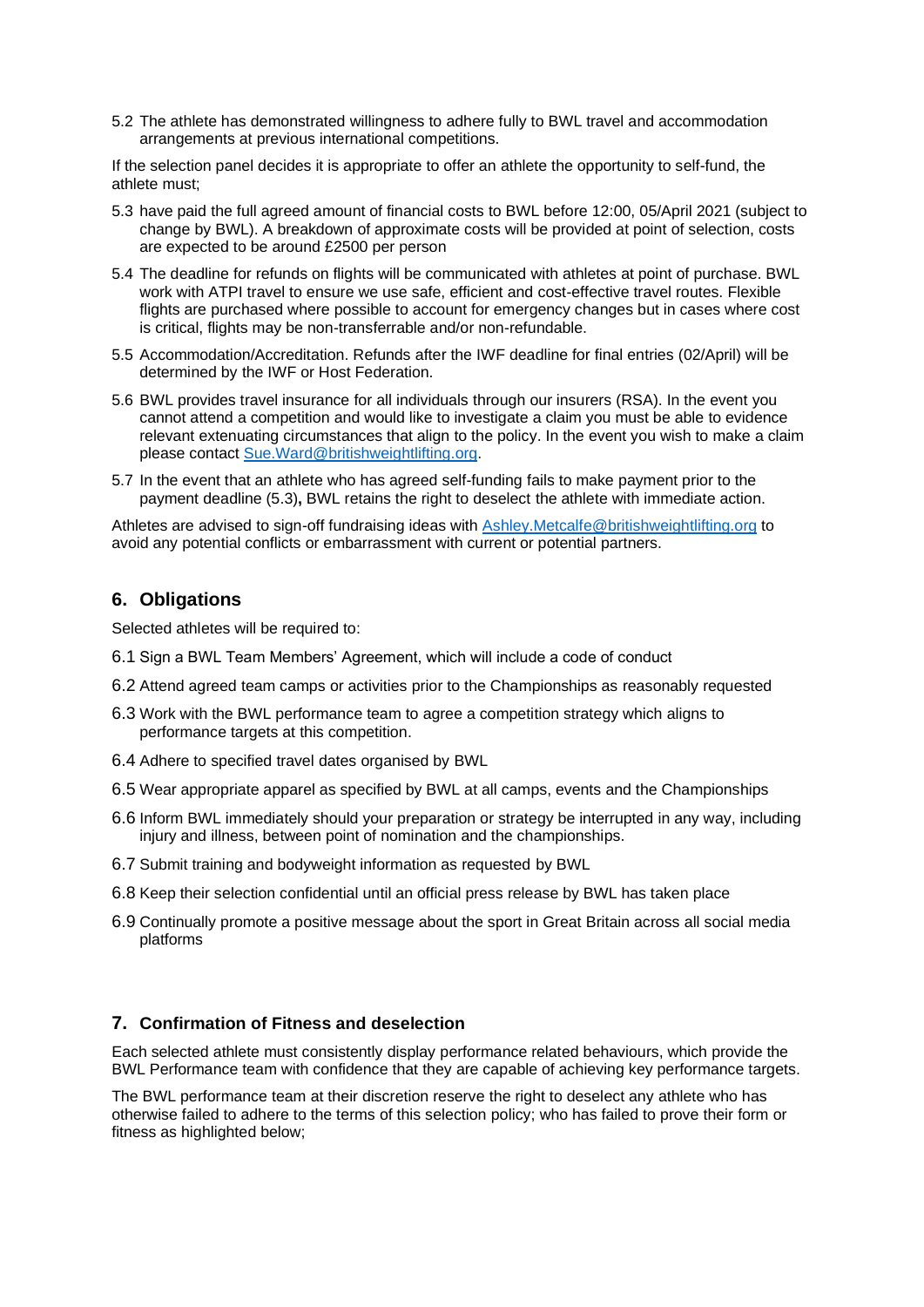- 7.1 Any cause for concern over injury, illness, strength or body composition/weight arising from an examination or otherwise will lead to the athlete needing to demonstrate their fitness by undergoing fitness assessments at intervals deemed appropriate by BWL
- 7.2 If an athlete displays behaviour that reflects poorly on BWL, themselves or other selected team members, BWL is entitled to investigate the situation fully. In the event that the actions of the athlete cannot be resolved, negatively affect other selected team members or there is a risk that there will be a negative effect on performance of other individuals or the team at the championships, then BWL may outline an appropriate course of action to resolve the situation or deselect the athlete in question.
- 7.3 Athletes are expected to achieve key performance targets at the championships, BWL will be entitled to specify any reasonable method requiring a selected athlete to confirm their continued health, fitness or body composition/weight.

# **8. Selection Panel**

The selection panel will be chaired by a member of BWL's Performance Advisory Group and will comprise of

8.1 Chair of the Performance Advisory Group (Independent / Chair)

8.2 BWL International Arena Coach

8.3 BWL International Arena Coach

Other members of BWL or Home Nation Committees may be in attendance in a non-voting capacity to supply background information and technical or medical information.

All conflicts of interest will be declared. A conflicted individual will not vote on that particular selection but may participate in the general selection discussions, at the discretion of the Chair of the Panel.

In the event of a tied vote the Chair of the Performance Committee will cast the deciding vote.

# **9. Appeals**

Athletes have the right to appeal their non-selection or de-selection in accordance with the "BWL Selection Appeals Policy". A copy can be obtained by contacting the BWL main office. Deadline for submitting appeals is 12:00, 25/03/2022 (subject to change by BWL).